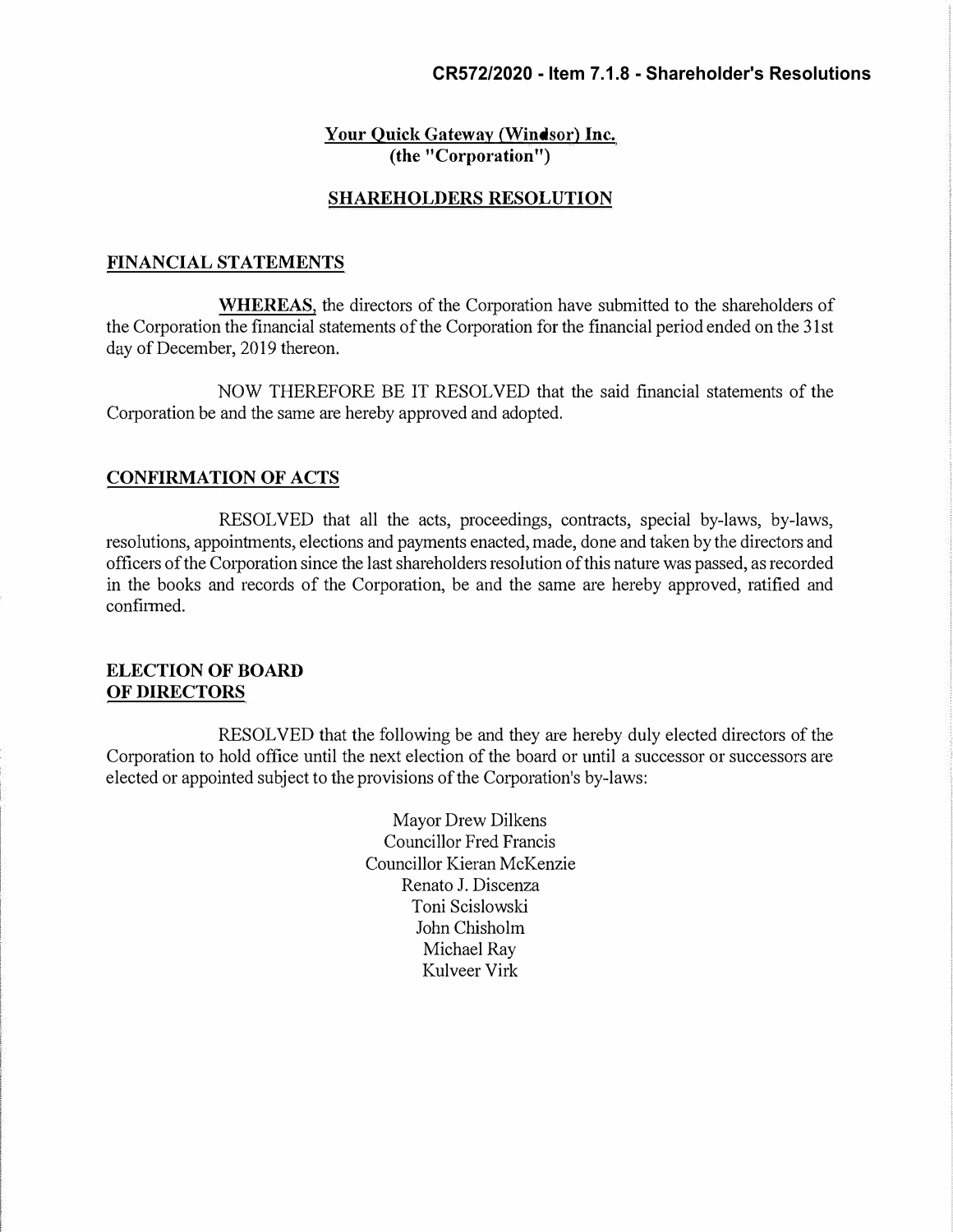### APPOINTMENT OF AUDITORS

RESOLVED that KPMG LLP, be and they are hereby appointed as auditor of the Corporation at a remuneration to be fixed by the directors of the Corporation, the directors being hereby authorized to fix such remuneration.

The undersigned, being the sole shareholder of the Corporation, hereby signs the foregoing resolution pursuant to the provisions of the Canada Business Corporations Act, R.S.C. 1985,c.C-44.

DATED this  $\_\_\_$  day of  $\_\_\_\_\_$ , 2020.

The Corporation of the City of Windsor

By: Name: Onorio Colucci Title: Chief Administrative Officer

By: Name: Valerie Critchley Title: City Clerk

We have the authority to bind the Corporation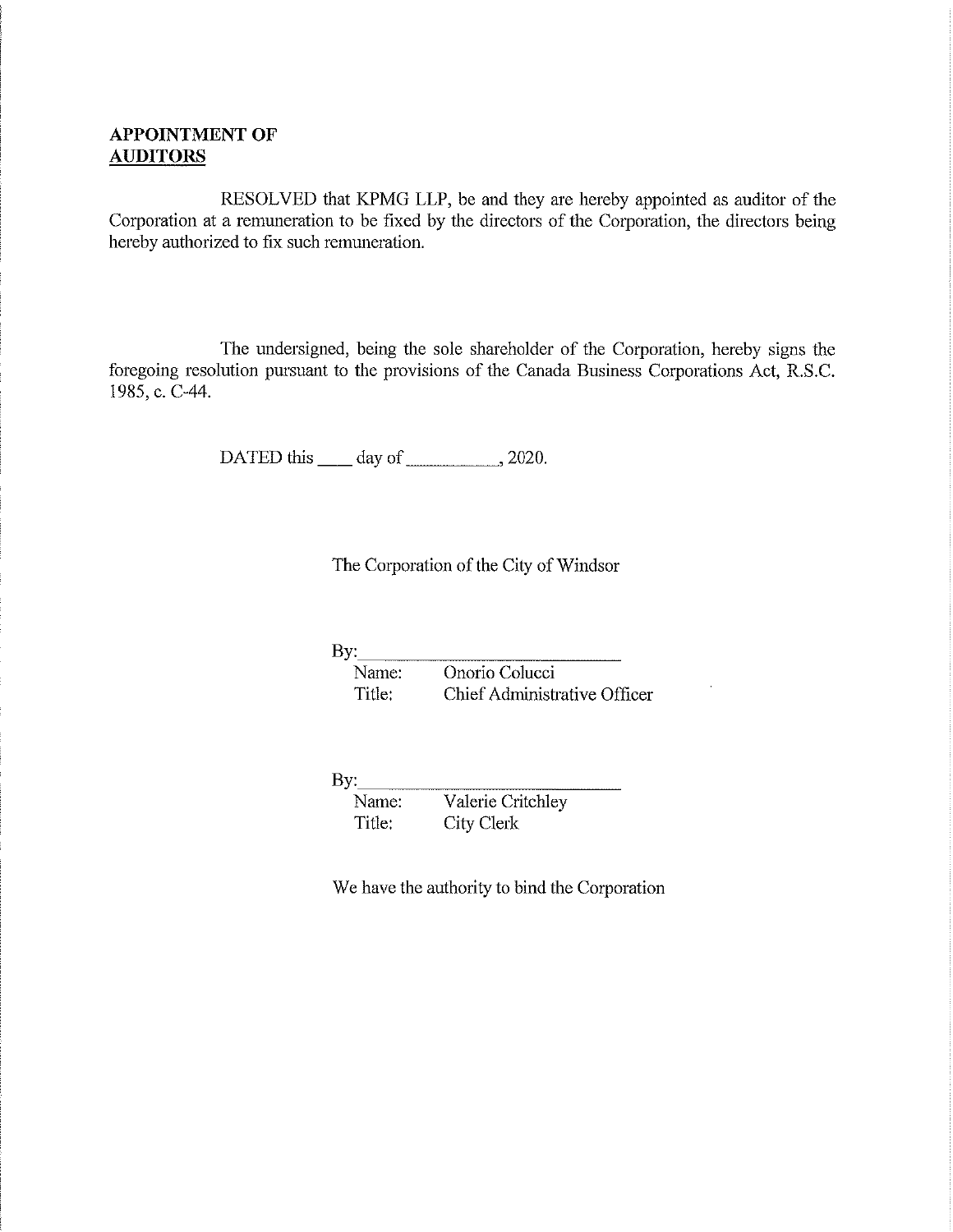### **CR578/2020 - Item 8.3 - Appendix A**

# **SCHEDULE OF MEETINGS - 2021 CITY OF WINDSOR**

|        |    |         | <b>JANUARY 2021</b> |    |    |    |
|--------|----|---------|---------------------|----|----|----|
| ls     | ΙM |         | W                   | Ή  |    | S  |
|        |    |         |                     |    |    | ⌒  |
| ⌒<br>C |    | 5       |                     |    | о  | 9  |
| .O'    |    | $^{12}$ | 13                  | 4  | 15 | 16 |
|        | 8  | 19      | 20                  | n. | 22 | 23 |
| 24.    | 25 | 26      | 27                  | 28 | 29 | 30 |
| 31     |    |         |                     |    |    |    |

|    |     |    |     | <b>MARCH 2021</b> |    |                   |                 |
|----|-----|----|-----|-------------------|----|-------------------|-----------------|
| IS |     | M  |     | W                 | п  |                   | ົ<br>c          |
|    |     |    |     |                   |    | 5                 | 6               |
|    |     |    | 9   |                   |    | $10^{\circ}$<br>∠ | 13 <sub>l</sub> |
|    |     | э  |     |                   |    | .9                | 20              |
|    | ∠ । | 22 | 23I | 24                | 25 | 26                | 27              |
|    | 28  | 29 | 30  | 31                |    |                   |                 |

|    |    |     | <b>MAY 2021</b> |          |         |                 |
|----|----|-----|-----------------|----------|---------|-----------------|
| ß  | M  |     | W               | н        |         | S               |
|    |    |     |                 |          |         |                 |
| ⌒  |    |     |                 |          |         | Ω               |
| 9  |    |     | 12              | د        | 4       | 15 <sub>l</sub> |
| 16 |    | 18. | 19              | or<br>ΖU | n,<br>∠ | 22              |
| 23 | 24 | 25  | 26              |          | 28      | 29              |
| 30 | 31 |     |                 |          |         |                 |

|    | <b>JULY 2021</b> |                 |                |    |                 |                 |
|----|------------------|-----------------|----------------|----|-----------------|-----------------|
| ls | M                |                 | W              | п  |                 | S               |
|    |                  |                 |                |    |                 | ົ               |
|    |                  | 61              |                |    | 9               |                 |
|    | 1 C              | 13              | 14.            | 5  | 16              | $\overline{7}$  |
| 18 | ч                | 20 <sub>l</sub> | 2 <sup>1</sup> | ົ  | 23              | 24 <sub>1</sub> |
| 25 | 26               | っァ              | 28             | 29 | 30 <sub>1</sub> | 31              |

|     |    |         | <b>SEPTEMBER 2021</b> |           |         |                         |
|-----|----|---------|-----------------------|-----------|---------|-------------------------|
| lS  | M  |         | W                     | Ή         |         | c<br>ت                  |
|     |    |         |                       |           | ◠<br>s. |                         |
| 5   |    |         |                       |           | 0       | $\overline{\mathbf{1}}$ |
| 2   | 13 | 14,     | 15                    | 16        | ⇁       | 18                      |
| 19l | 20 | n<br>21 | 22                    | ົດ<br>ا ک | 24      | 25                      |
| 26  | 27 | 28      | 29                    | ົ         |         |                         |

|    |    |                 | <b>NOVEMBER 2021</b> |    |    |                 |
|----|----|-----------------|----------------------|----|----|-----------------|
| lS | M  |                 | W                    | Ħ  |    | ົ<br>ت          |
|    |    |                 |                      |    | b  | 6               |
|    |    | 9               | ١U                   |    | י  | 13              |
| 4  | ю  | 16 <sub>1</sub> |                      | ŏ  | 19 | 20 <sub>l</sub> |
|    | 22 | 23I             | 24                   | 25 | 26 | 27<br>__        |
| 28 | 29 | 30              |                      |    |    |                 |

Statutory Declared Holidays - Windsor City Hall Closed

 $\triangleleft$  School Holidays ~ January & March

Regular City Council Meetings (6:00 p.m. Council Chambers, 1st floor, Windsor City Hall) FCM Conference ~ June 3-6, 2021, Montreal QC

AMO Conference ~ August 15-18, 2021, London ON

### **STANDING COMMITTEES**



Development & Heritage Standing Committee (5 members of Council + 8 citizens) 4:30 p.m.

Community Services and Parks Standing Committee (5 members of Council) 9:00 a.m.

Environment, Transportation & Public Safety Standing Committee (5 members of Council) 4:30 p.m.

|    |    |        | <b>JANUARY 2021</b> |     |          |    |
|----|----|--------|---------------------|-----|----------|----|
|    | M  |        | W                   | TН  | ⊏        |    |
|    |    |        |                     |     |          |    |
| ◠  |    | ∽<br>ື |                     |     |          | 9  |
| 10 |    | 12     | 13                  | 14. | ī5.      | 16 |
| 17 |    | 19     | 20                  | 21  | ົ<br>∠∠  | 23 |
| 24 | 25 | 26     | ົ                   | 28  | ററ<br>∠≍ | 30 |

|    |    |    | <b>MARCH 2021</b> |    |     |        |
|----|----|----|-------------------|----|-----|--------|
|    | M  |    | W                 | Тh |     | S      |
|    |    |    |                   |    |     | 6      |
|    |    |    |                   |    |     | 13     |
| 14 | 51 | 6  |                   |    | י9י | 20     |
| 21 |    | 23 | 24                | 25 | 26  | $\sim$ |
| 28 |    | 30 | <b>O</b> 4<br>ື   |    |     |        |

|    | <b>MAY 2021</b>          |     |                 |    |                |    |
|----|--------------------------|-----|-----------------|----|----------------|----|
|    | M                        |     | W               | TН | -              | S  |
|    |                          |     |                 |    |                |    |
| ີ  |                          |     |                 |    |                |    |
|    |                          | 11. | $\sim$          | 13 |                | 5  |
| 16 |                          | 18I | 19 <sub>1</sub> | 20 | n,<br><u>L</u> | つつ |
| 23 | $\mathbf{\hat{}}$<br>- 4 | 25  | 26              | 27 | ററ             | 29 |

|                                           | <b>JULY 2021</b> |                 |    |         |                 | <b>AUGUST 2021</b> |        |          |
|-------------------------------------------|------------------|-----------------|----|---------|-----------------|--------------------|--------|----------|
|                                           | W<br>тн          | c<br>১          | S  | M       |                 | W                  | . .    |          |
|                                           |                  | ົ<br>ື          |    |         |                 |                    |        |          |
|                                           |                  | 10 <sub>1</sub> |    |         |                 | 11                 | c<br>л | 13       |
| 13<br>15<br>4                             |                  | 6               | 15 | 6       |                 | 18                 | 19,    | n,<br>∠⊾ |
| 20 <sub>l</sub><br>22<br>ົດຕ<br>ںے        |                  | 241             | 22 | o<br>23 | 24 <sub>1</sub> | 25                 | 26     | ົ        |
| 27<br>29<br>28<br>$\mathbf{a}$<br>30<br>ື |                  |                 | 29 |         | C.<br>ື         |                    |        |          |

|    | <b>SEPTEMBER 2021</b> |                 |                 |     |                   |    |
|----|-----------------------|-----------------|-----------------|-----|-------------------|----|
|    | 'M                    |                 | W               | Ħ   |                   | S  |
|    |                       |                 |                 |     |                   |    |
| 5  |                       |                 |                 |     |                   |    |
| 12 |                       | 14 <sub>1</sub> | 15              | 16. |                   | 8  |
| 19 |                       | 21              | or              | 23  | ⌒<br>$\angle^{4}$ | 25 |
| 26 | ົ                     | 28              | 29 <sub>1</sub> | 30  |                   |    |
|    |                       |                 |                 |     |                   |    |

|     | <b>NOVEMBER 2021</b> |                 |        |    |     |    |
|-----|----------------------|-----------------|--------|----|-----|----|
|     | M                    |                 | W      | Ħ  |     | っ  |
|     |                      |                 |        |    |     | 6  |
|     |                      |                 | 10⊾    | -4 |     | ٦. |
| 14. |                      | 16              | ⇁      | 18 | יש. | 20 |
| 21  |                      | 23 <sub>1</sub> | റ<br>۵ | 25 | ົ   |    |
| 28  | 29                   | 30              |        |    |     |    |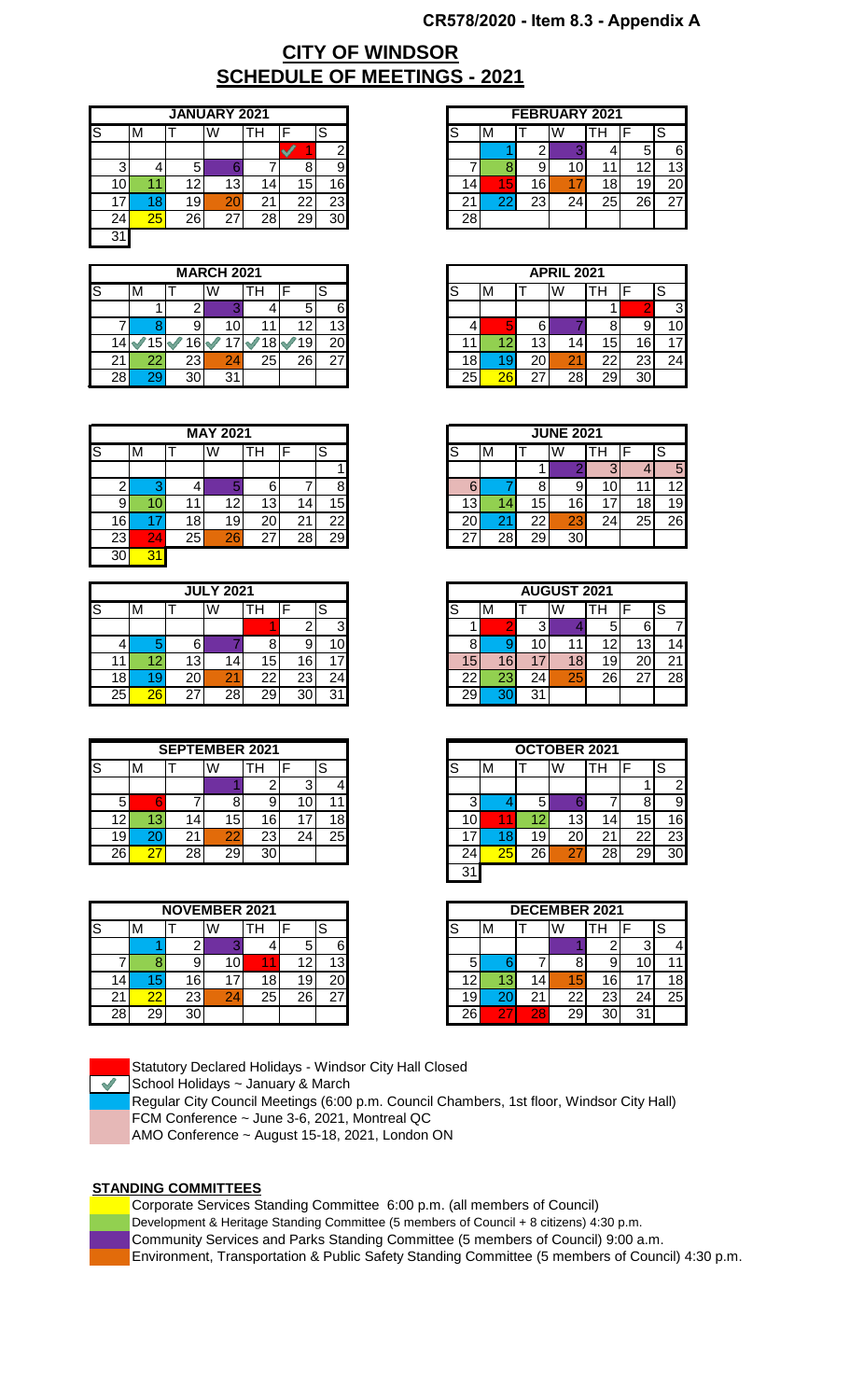**Appendix B**

# **DEADLINES FOR SUBMISSION OF REPORTS SCHEDULED FOR CONSIDERATION AT CITY COUNCIL & CORPORATE SERVICES STANDING COMMITTEE MEETINGS 2021**

| <b>DATE OF</b>   | <b>DEADLINE FOR</b>                 |                                        |                          |                       |
|------------------|-------------------------------------|----------------------------------------|--------------------------|-----------------------|
| <b>COUNCIL</b>   | <b>PROPOSED/</b>                    |                                        | <b>DEADLINE FOR</b>      | <b>ISSUANCE OF</b>    |
| or               | <b>DRAFT</b>                        | <b>AGENDA</b>                          | <b>SIGNED</b>            | <b>AGENDA BY</b>      |
| <b>CORPORATE</b> | <b>REPORTS FOR</b><br><b>AGENDA</b> | <b>REVIEW</b>                          | <b>REPORTS TO</b>        | <b>COUNCIL</b>        |
| <b>SERVICES</b>  | <b>REVIEW</b>                       | <b>MEETING</b><br>(Tuesday 11:00 a.m.) | CAO                      | <b>SERVICES</b>       |
|                  | (Noon Monday)                       |                                        | (4:00 p.m.<br>Wednesday) | (9:00 a.m.<br>Friday) |
| <b>MEETING</b>   | $($ See notes below $)$             |                                        |                          |                       |
| January 18       | January 4                           | January 5                              | January 6                | January 8             |
| January 25       | January 11                          | January 12                             | January 13               | January 15            |
| February 1       | January 18                          | January 19                             | January 20               | January 22            |
| February 22      | February 8                          | February 9                             | February 10              | February 12           |
| March 8          | February 22                         | February 23                            | February 24              | February 26           |
| March 29         | March 15                            | March 16                               | March 17                 | March 19              |
| April 19         | April 1 *                           | April 6                                | April 7                  | April 9               |
| April 26         | April 12                            | April 13                               | April 14                 | April 16              |
| May 3            | April 19                            | April 20                               | April 21                 | April 23              |
| May 17           | May 3                               | May 4                                  | May 5                    | May 7                 |
| May 31           | May 17                              | <b>May 18</b>                          | <b>May 19</b>            | May 21                |
| June 7           | May 21 $*$                          | <b>May 25</b>                          | May 26                   | May 28                |
| June 21          | June 7                              | June 8                                 | June 9                   | June 11               |
| July 5           | June 21                             | June 22                                | June 23                  | June 25               |
| July 19          | July 5                              | July 6                                 | July 7                   | July 9                |
| July 26          | July 12                             | July 13                                | July 14                  | July 16               |
| August 9         | July 26                             | July 27                                | July 28                  | July 30               |
| August 30        | August 16                           | August 17                              | August 18                | August 20             |
| September 20     | September 3 *                       | September 7                            | September 8              | September 10          |
| September 27     | September 13                        | September 14                           | September 15             | September 17          |
| October 4        | September 20                        | September 21                           | September 22             | September 24          |
| October 18       | October 4                           | October 5                              | October 6                | October 8             |
| October 25       | October 8 *                         | October 12                             | October 13               | October 15            |
| November 1       | October 18                          | October 19                             | October 20               | October 22            |
| November 15      | November 1                          | November 2                             | November 3               | November 5            |
| November 22      | November 8                          | November 9                             | November 10              | November 12           |
| December 6       | November 22                         | November 23                            | November 24              | November 26           |
| December 20      | December 6                          | December 7                             | December 8               | December 10           |

**Directions**: Staff involved in drafting and/or approving Council reports are encouraged to keep this schedule handy to ensure that reports will appear on the Council meeting dates intended.

early/late due to holiday

No supplementary items **unless emergency**.

Each Council report must be created using *agenda.net*.

Shaded row indicates Corporate Services Standing Committee meeting

*Updated November 2020*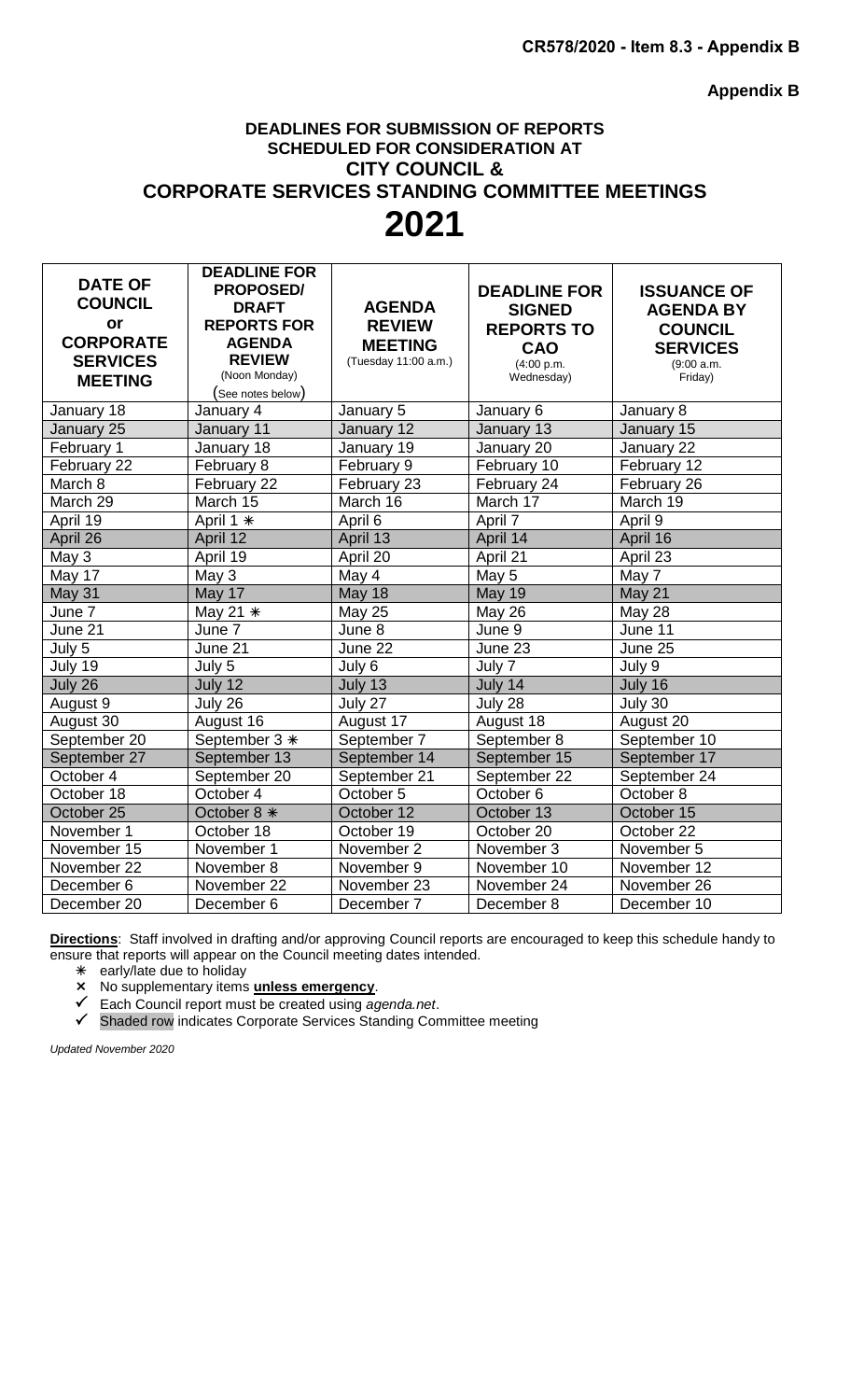**Appendix C**

### **DEADLINES FOR SUBMISSION OF REPORTS SCHEDULED FOR CONSIDERATION AT STANDING COMMITTEE MEETINGS**

# **2021**

|                  |                    | <b>DATE OF</b>   | <b>DEADLINE FOR</b> |                       |
|------------------|--------------------|------------------|---------------------|-----------------------|
| <b>DATE OF</b>   | <b>NAME OF</b>     | <b>AGENDA</b>    | <b>SIGNED</b>       | <b>ISSUANCE OF</b>    |
| <b>STANDING</b>  | <b>STANDING</b>    | <b>REVIEW</b>    | <b>REPORTS TO</b>   | <b>STANDING</b>       |
| <b>COMMITTEE</b> | <b>COMMITTEE</b>   | <b>MEETING</b>   | CAO                 | <b>COMMITTEE</b>      |
| <b>MEETING</b>   |                    | (Tuesday         | (Wednesday          | <b>AGENDA</b>         |
|                  |                    | $11:00$ a.m.)    | 4:00 p.m.)          |                       |
| January 6        | Comm Svcs & Parks  | December 15 2020 | December 16 2020    | December 18 2020      |
| January 11       | Develop & Heritage | December 15 2020 | December 16 2020    | December 18 2020      |
| January 20       | Enviro Transp & PS | January 5        | January 6           | January 8             |
| February 3       | Comm Svcs & Parks  | January 19       | January 20          | January 22            |
| February 8       | Develop & Heritage | January 26       | January 27          | January 29            |
| February 17      | Enviro Transp & PS | February 2       | February 3          | February 5            |
| March 3          | Comm Svcs & Parks  | February 16      | February 17         | February 19           |
| March 22         | Develop & Heritage | March 9          | March 10            | March 12              |
| March 24         | Enviro Transp & PS | March 9          | March 10            | March 12              |
| April 7          | Comm Svcs & Parks  | March 23         | March 24            | March 26              |
| April 12         | Develop & Heritage | March 30         | March 31            | April 1 *             |
| April 21         | Enviro Transp & PS | April 6          | April 7             | April 9               |
| May 5            | Comm Svcs & Parks  | April 20         | April 21            | April 23              |
| May 10           | Develop & Heritage | April 27         | April 28            | April 30              |
| <b>May 26</b>    | Enviro Transp & PS | May 11           | May 12              | May 14                |
| June 2           | Comm Svcs & Parks  | May 18           | May 19              | May 21                |
| June 14          | Develop & Heritage | June 1           | June 2              | June 4                |
| June 23          | Enviro Transp & PS | June 8           | June 9              | June 11               |
| July 7           | Comm Svcs & Parks  | June 22          | June 23             | $\overline{J}$ une 25 |
| July 12          | Develop & Heritage | June 29          | June 30             | July 2                |
| July 21          | Enviro Transp & PS | July 6           | July 7              | July 9                |
| August 4         | Comm Svcs & Parks  | July 20          | July 21             | July 23               |
| August 23        | Develop & Heritage | August 10        | August 11           | August 13             |
| August 25        | Enviro Transp & PS | August 10        | August 11           | August 13             |
| September 1      | Comm Svcs & Parks  | August 17        | August 18           | August 20             |
| September 13     | Develop & Heritage | August 31        | September 1         | September 3           |
| September 22     | Enviro Transp & PS | September 7      | September 8         | September 10          |
| October 6        | Comm Svcs & Parks  | September 21     | September 22        | September 24          |
| October 12       | Develop & Heritage | September 28     | September 29        | October 1             |
| October 27       | Enviro Transp & PS | October 12       | October 13          | October 15            |
| November 3       | Comm Svcs & Parks  | October 19       | October 20          | October 22            |
| November 8       | Develop & Heritage | October 26       | October 27          | October 29            |
| November 24      | Enviro Transp & PS | November 9       | November 10         | November 12           |
| December 1       | Comm Svcs & Parks  | November 16      | November 17         | November 19           |
| December 13      | Develop & Heritage | November 30      | December 1          | December 3            |
| December 15      | Enviro Transp & PS | November 30      | December 1          | December 3            |

**Directions:** Staff involved in drafting and/or approving Council reports are encouraged to keep this schedule handy to ensure that reports will appear on the intended Council/Standing Committee meeting dates.

Use *agenda.net* to create all standing committee reports.

**NOTE**: Any "P & C" attachments to council reports are to be signed by all who approved the public council report. The CAO is to sign all P & C attachments as well.

#### **Key:**

 $\overline{\ast}$  early/late due to holiday Comm Svcs & Parks = Community Services & Parks Standing Committee Develop & Heritage = Development & Heritage Standing Committee

Enviro Transp & PS = Environment, Transportation & Public Safety Standing Committee

*Updated November 2020*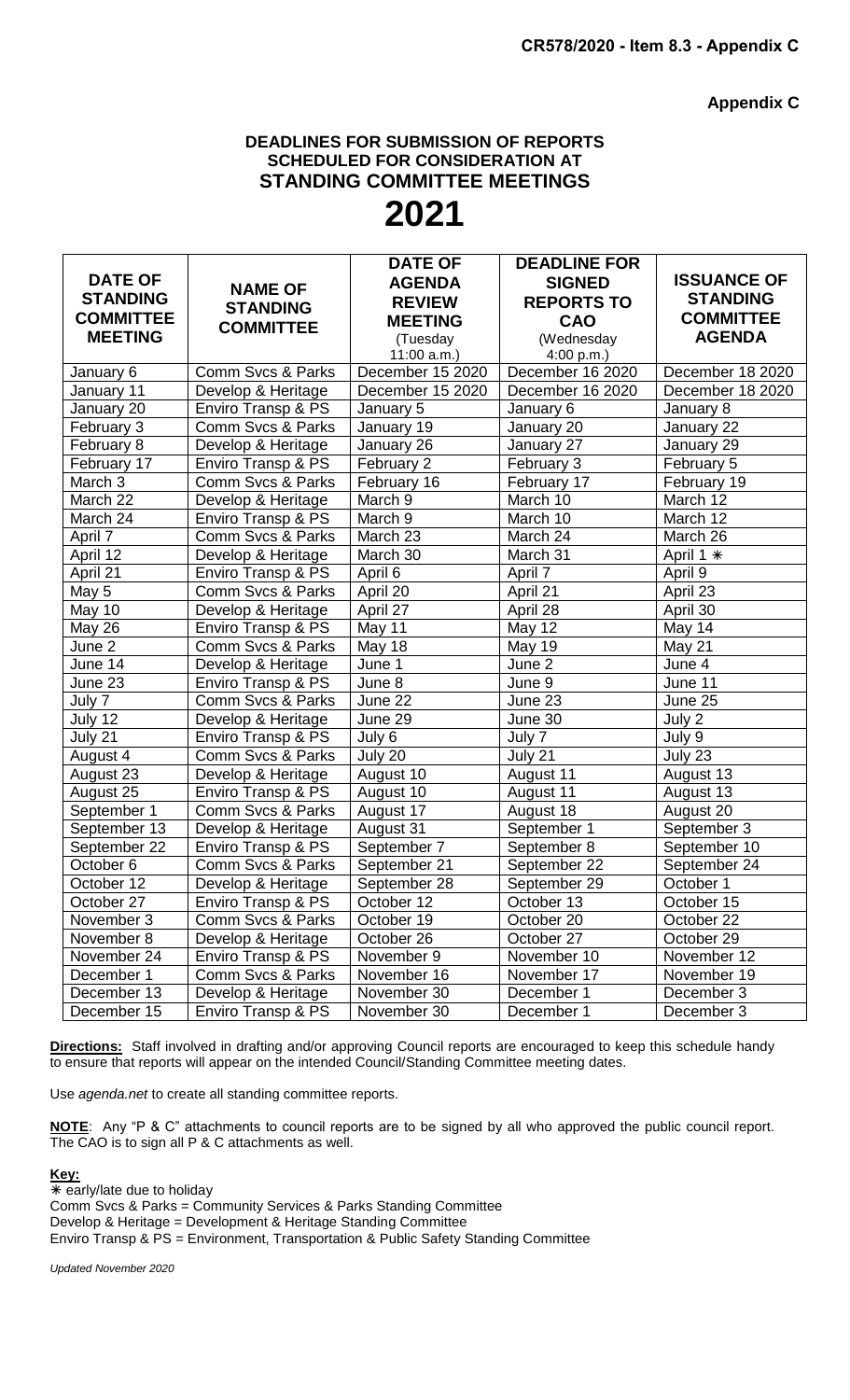# **Appendix "A"**

| <b>AMENDMENTS TO PARKING BY-LAW 9023</b> |                                                                               |                           |              |                                                                   |                                                                   |                                                                    |                                                                 |                                               |  |
|------------------------------------------|-------------------------------------------------------------------------------|---------------------------|--------------|-------------------------------------------------------------------|-------------------------------------------------------------------|--------------------------------------------------------------------|-----------------------------------------------------------------|-----------------------------------------------|--|
| <b>ITEM</b>                              | <b>REGULATION</b>                                                             | <b>STREET</b>             | <b>SIDE</b>  | <b>FROM</b>                                                       | <b>TO</b>                                                         | <b>ADDITIONAL</b><br><b>RESTRICTIONS</b>                           | <b>ADDTIONAL</b><br><b>INFO</b>                                 | <b>REASON</b>                                 |  |
| $\boldsymbol{l}$                         | Schedule<br>C<br>No Parking<br><b>DELETE</b>                                  | Sandwich<br><b>Street</b> | <b>Both</b>  | Chippawa<br><b>Street</b>                                         | John B<br>Avenue                                                  | $4:00$ AM to<br>6:00 AM                                            |                                                                 | Sandwich<br><b>Street</b><br>Bicycle<br>Lanes |  |
| 2                                        | Schedule<br>C<br>No Parking<br><b>ADD</b>                                     | Sandwich<br><b>Street</b> | East<br>side | Chippawa<br><b>Street</b>                                         | Chappell                                                          | $4:00$ AM to<br>6:00AM                                             |                                                                 | Sandwich<br><b>Street</b><br>Bicycle<br>Lanes |  |
| $\mathfrak{Z}$                           | Schedule<br>H<br>Accessible<br>On-street<br>Parking<br><b>ADD</b>             | Sandwich<br><b>Street</b> | East<br>side | 36 metres<br>north of<br><b>Brock</b><br><b>Street</b>            | 42 metres<br>north of<br><b>Brock</b><br><b>Street</b>            |                                                                    |                                                                 | Sandwich<br><b>Street</b><br>Bicycle<br>Lanes |  |
| $\overline{4}$                           | Schedule<br>$\mathbf{``D''}$<br>Alternate<br>Side<br>Parking<br><b>DELETE</b> | Sandwich<br><b>Street</b> | West<br>Side | <b>Brock</b><br><b>Street</b>                                     | Chippawa<br><b>Street</b>                                         | $4:00$ AM to<br>6:00 AM                                            | February,<br>April,<br>June,<br>August,<br>October,<br>December | Sandwich<br><b>Street</b><br>Bicycle<br>Lanes |  |
| 5                                        | Schedule<br>$\mathbf{``D''}$<br>Alternate<br>Side<br>Parking<br><b>DELETE</b> | Sandwich<br><b>Street</b> | East<br>side | <b>Brock</b><br><b>Street</b>                                     | Chippawa<br><b>Street</b>                                         | $4:00$ AM to<br>6:00 AM                                            | January,<br>March,<br>May, July<br>September,<br>November       | Sandwich<br><b>Street</b><br>Bicycle<br>Lanes |  |
| 6                                        | Schedule<br>``A"<br>Limited<br>Parking<br><b>DELETE</b>                       | Sandwich<br><b>Street</b> | West<br>Side | A point<br>24 metres<br>South of<br><b>Brock</b><br><b>Street</b> | A point<br>57 metres<br>south of<br><b>Brock</b><br><b>Street</b> | 2 Hour Limit<br>$-8:00$ AM to<br>6:00 PM-<br>Monday to<br>Saturday |                                                                 | Sandwich<br><b>Street</b><br>Bicycle<br>Lanes |  |